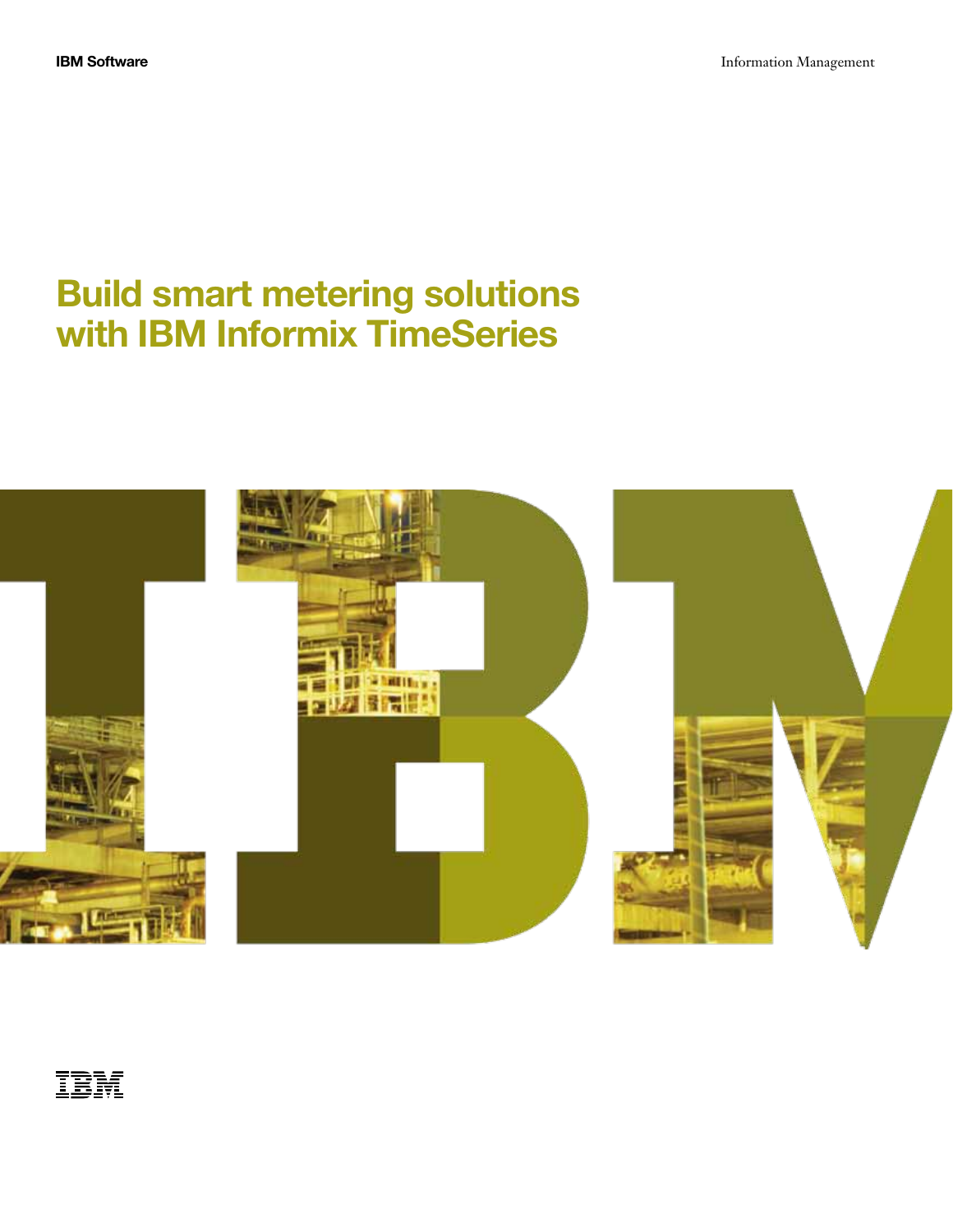A smarter planet requires smarter energy solutions—solutions that capitalize on the power of information to help utility companies transform the grid, empower consumers, ensure a cleaner energy supply utility network, improve generation performance and transform customer operations. Smart meters are one of the cornerstones of smarter energy solutions, delivering benefits throughout the entire value chain, from utility suppliers and operators to consumers.

Smart meters change how utility companies collect data, which opens new possibilities for using that data. Historically, utility meter data has been collected manually just once per month, primarily to produce a monthly bill. Smart meters can automatically record energy usage every 60, 30, 15 or even 5 minutes. Data is then used in two-way communications between the meter and enterprise systems running time-of-use billing, load forecasting, outage management and other applications. Utility companies can capitalize on smart meter data to optimize energy purchases, resolve service issues quickly and improve power reliability while also helping customers reduce consumption and cut costs.

Smart meter solutions offer important advantages, but utility companies and solution providers need effective ways to handle massive volumes of time series data—the information continuously produced by millions of smart meters and loaded at regular intervals. Many of the database solutions available today are unable to load this time series data fast enough or store data efficiently enough to cost-effectively accommodate the data and meet performance requirements.

To realize the full potential of smart meters, utility companies and their partners need a data management solution designed to reduce data load times, decrease storage capacity needs and improve query performance for time series data.



## Confronting the data deluge

Smart meter solutions can create substantial data management challenges for utility companies and their partners. By collecting data every 15 minutes, a smart meter generates close to 3,000 meter readings per month, and approximately 36 billion readings per million smart meters per year.<sup>1</sup> According to one forecast, smart meter shipments will see a worldwide compound annual growth rate of 13 percent between 2010 and 2015, with a total of 460.9 million smart meters shipped during that forecast period.<sup>2</sup> In Texas, one electric delivery company alone plans to implement smart meters for 3 million homes and businesses by 2012. The volume of data a company must manage will grow rapidly as it deploys more smart meters across its service areas.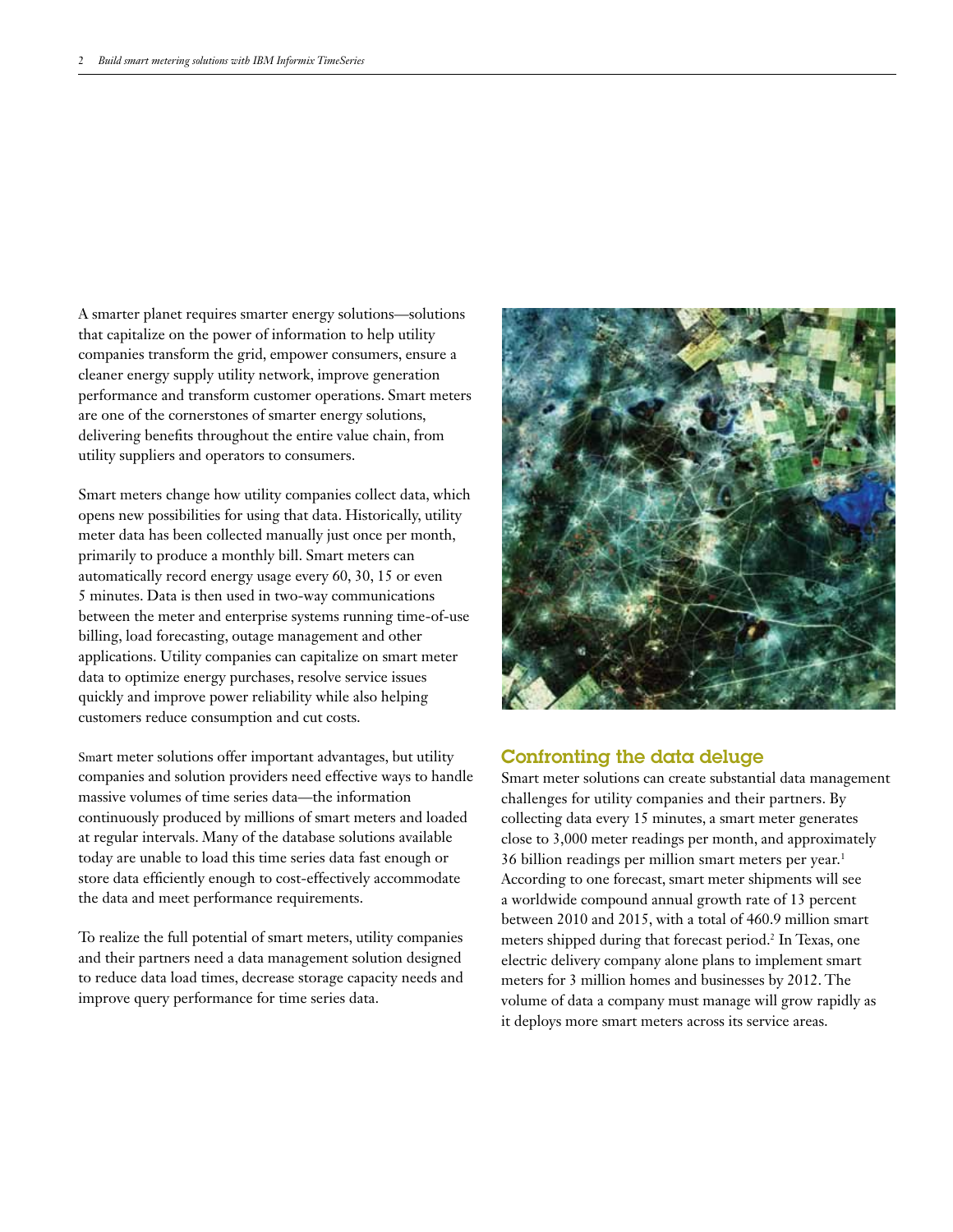Utility companies need to load the time series data generated by these millions of smart meters as quickly as it is produced. Loading data rapidly is essential for meeting service-level agreements and providing customers with access to the real-time consumption information that can help them alter usage patterns.

Utilities then need efficient ways to store and query those large data volumes. Some government regulations can require utility companies to provide access to extensive historical data so that customers can analyze and adjust their consumption. Other regulations may require utilities to use historical smart meter data to improve their own efficiency so they can achieve governmental goals for reducing energy use and curbing emissions. Failure to comply with these regulations could result in fines and severely damage the reputation of the utility.

Some organizations might attempt to accommodate the rising volume of smart meter data by expanding their IT hardware infrastructure, adding servers and increasing storage capacity. But expanding the infrastructure requires additional IT budget for buying and operating more hardware. Adding hardware also increases the complexity of the infrastructure, which can amplify risks. If IT groups fail to implement sufficient capacity planning or data protection strategies, their businesses could face unexpected expenditures, liabilities and losses.

Selecting the wrong data management solution, meanwhile, could limit scalability. Several solutions on the market today use relational data management techniques to handle time series data. While these solutions might be adequate on a small scale, they are poorly equipped to handle the volume and velocity of data generated by the millions of smart meters that utility companies will deploy in the years to come. To address today's and tomorrow's data management challenges, utility companies and their partners need a better approach to time series data.

## Capitalizing on the unique value of IBM Informix TimeSeries

Unlike other data management solutions, IBM® Informix® has the native ability to handle time series data, offering utilities an efficient, effective and scalable solution. With Informix TimeSeries, organizations can reduce data load times, decrease the capacity needed for data storage and improve query performance. Informix is also part of the IBM Solution Architecture for Energy and Utilities (SAFE) framework, a software platform that enables data and business process integration for solutions throughout the energy value chain, and contributes to the "Informed Decision Making" capability of the SAFE framework.

#### Reducing load times

Informix TimeSeries includes a loader designed specifically for smart meter data. It can load large volumes of meter data in a fraction of the time of other solutions by loading data in parallel. The generic high-speed loaders of other solutions do not provide the same parallelism capabilities and require custom hand-coding to achieve decent results. Without parallel loading, load times become even slower as more data is added. Because loading data accounts for a large percentage of the total maintenance window, utility companies without parallel data-loading capabilities may find it more difficult to meet service-level agreements as data volumes grow.

#### Decreasing storage capacity needs

Other solutions force-fit data into standard relational database organizational schemes, which can increase the total data size and require additional indexes. By contrast, Informix TimeSeries compacts data and automatically clusters data by meter ID and time, so there is no need to create an index for those fields. Getting rid of those indexes not only reduces data storage but also enables companies to dramatically reduce the amount of resources consumed by other overheads, such as database logging and archiving.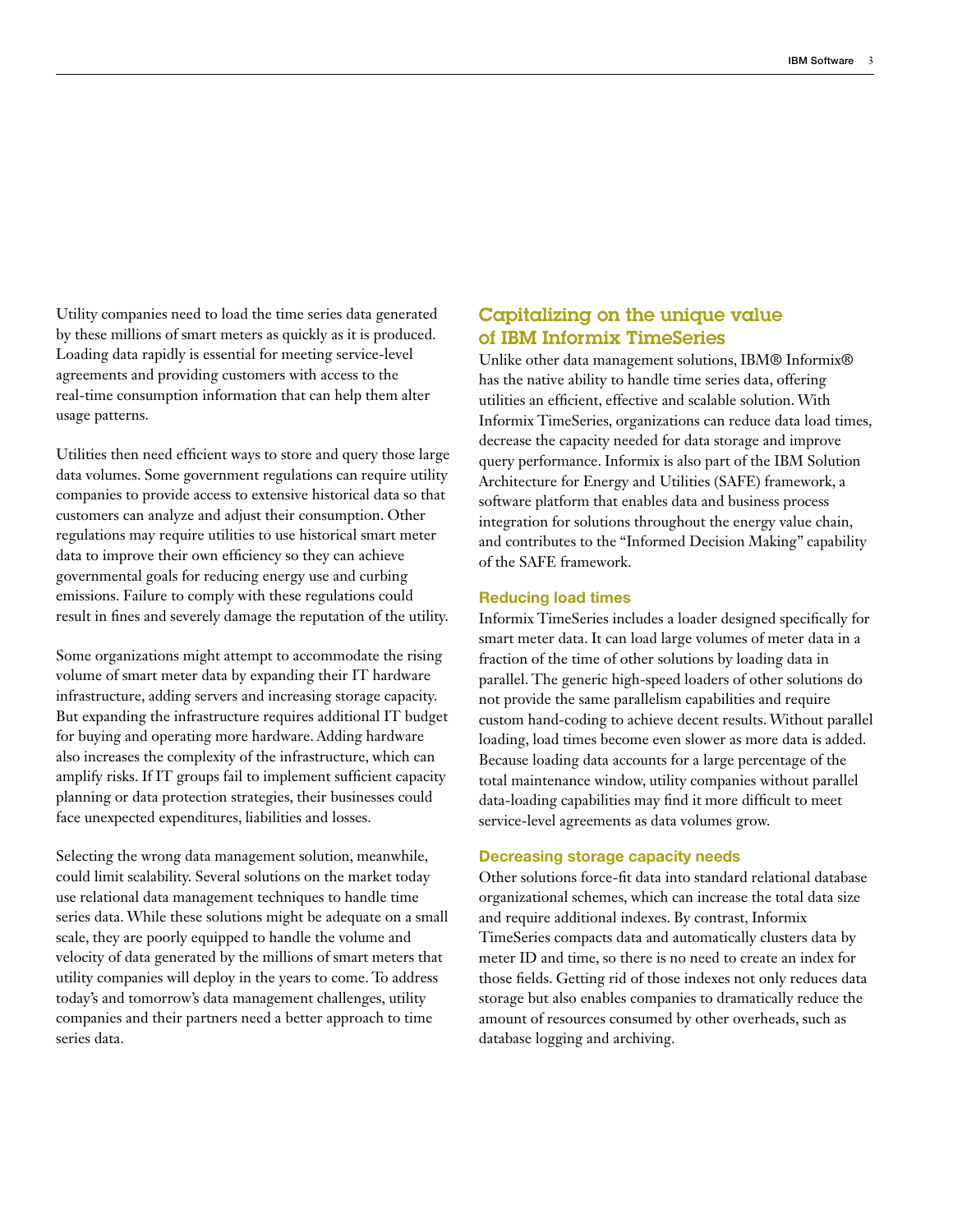### Improving query performance

The performance challenges caused by inefficient data organization and greater reliance on disk-based storage are compounded as data volumes grow. By storing data in a compacted format, Informix TimeSeries can keep more data in memory. As a result, that data can be retrieved much more quickly than data stored on disk, helping to improve query performance.

## Help accelerate load times and accommodate growth

U.K. energy consultant Hildebrand demonstrated that Informix TimeSeries software can deliver rapid load times even when working with large-scale data volumes. "We simulated three million homes sending readings once a minute, and we were able to capture nearly 50,000 readings per second using only a single server with two quad-core Intel® processors," says Clive Eisen, chief technology officer at Hildebrand. "Suddenly, energy monitoring for three million homes or more became a practical proposition."

# Achieving the benefits of smart meter solutions

The unique capabilities of Informix TimeSeries can help utility companies address key business challenges associated with smart meter solutions. For example, short load times and fast query performance enable utility companies to adhere to service-level agreements and meet customer expectations for real-time data access. Intelligent, compacted data storage can help utility companies comply with government regulations for long-term data retention while enhancing the accuracy of reporting by facilitating the analysis of large data volumes.

Informix TimeSeries also provides massive scalability. While other solutions produce bottlenecks as data volumes grow, the solution's intelligent time series data management features can help utility companies efficiently load, store and query the massive volumes of data produced by millions of smart meters. And unlike traditional database solutions, it does not require complicated data partitioning strategies or database administration such as the maintenance of table-level statistics. Consequently, utility companies can realize significant savings in management time and costs.

In addition to these benefits, Informix TimeSeries is backed by extensive services and support from IBM—one of the largest and most well-respected IT companies in the world and an organization with deep expertise in energy and utilities and other industries.

#### Dramatic performance and storage benefits

One electric utility company found that Informix TimeSeries was the answer for addressing the performance and storage requirements of the company's smart meter solutions. Existing systems, which had proved adequate in the past, were not scaling up to the massive amounts of data generated by the company's smart metering prototype. The utility company looked at several competing technologies before deciding to embark on a rigorous proof of concept using Informix TimeSeries. What they saw was impressive: they were able to reduce storage requirements by two-thirds and speed the query performance up to 60 times compared to their existing solution.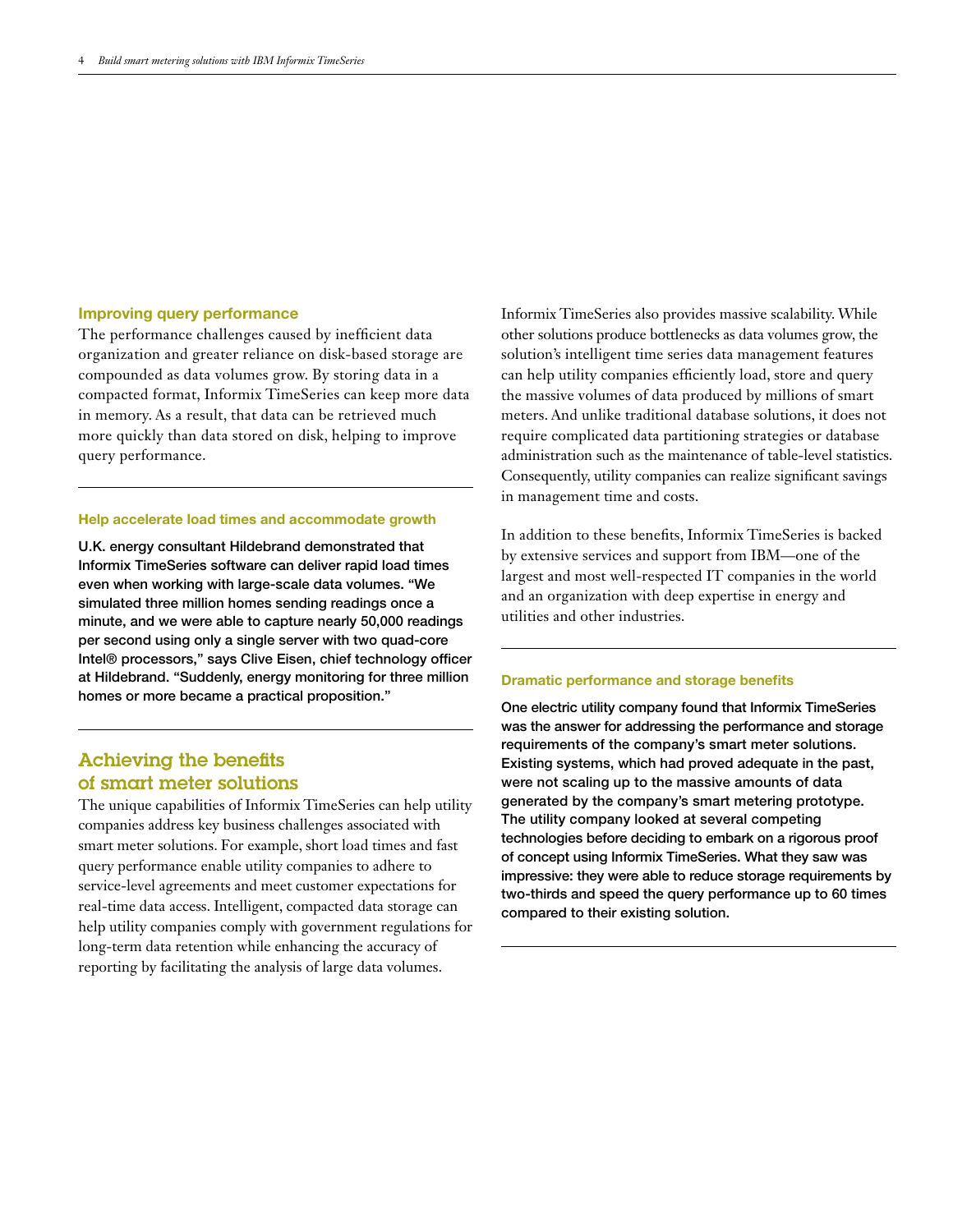

## Gaining flexible deployment options

Utility companies can deploy Informix TimeSeries alongside existing database software, using it exclusively for time series meter data, including summarizing the smart meter data and sending it to billing systems, customer-facing applications, warehouse applications and other environments. Or utility companies can implement the time series data management capabilities as part of a comprehensive Informix database environment that handles everything from time series data to customer records and billing. Choosing the right database solution at design time can help reduce risks and avoid the costs involved with making a change later.

For solution providers, IBM offers a solid foundation for building a smart meter solution, enabling them to capitalize on strong integration between a wide range of IBM software

solutions. For example, they can incorporate Informix TimeSeries with IBM InfoSphere® Streams software for sending and receiving real-time event data, InfoSphere DataStage® software for extract, transform and load (ETL) processes, IBM InfoSphere Optim™ Integrated Data Management software for archiving data and IBM Cognos® software for dashboard and analytics functionality. Because Informix TimeSeries is an open development environment, solution providers can develop and deploy their own analytics functions to operate directly on the data stored in the database, eliminating the need to extract it and perform additional processing in the application layer.

## Help cut storage requirements by 55 percent

U.K. consultancy and system technology provider AMT-SYBEX needed a way to extend its existing Data Transfer Solution (DTS) to load, validate and store smart meter data in external systems. Working with IBM Research, the company developed and tested a new solution that incorporates Informix TimeSeries software. During a proof of concept, the team simulated a system that received and processed data from 10 million smart meters. The solution processed more than 200,000 transactions per second, completing the total job within 96 minutes on a single eightprocessor server. Loading was achieved in just 55 minutes the additional time was used to stage data before loading and to check data accuracy after loading.

"The way that the data is structured with Informix TimeSeries means that you can process, validate, analyze and manipulate all the readings from a single meter in a very efficient manner," says Gordon Brown, DTS product owner at AMT-SYBEX. "It's dramatically faster than a relational data model, and it also cuts storage requirements by approximately 55 percent."